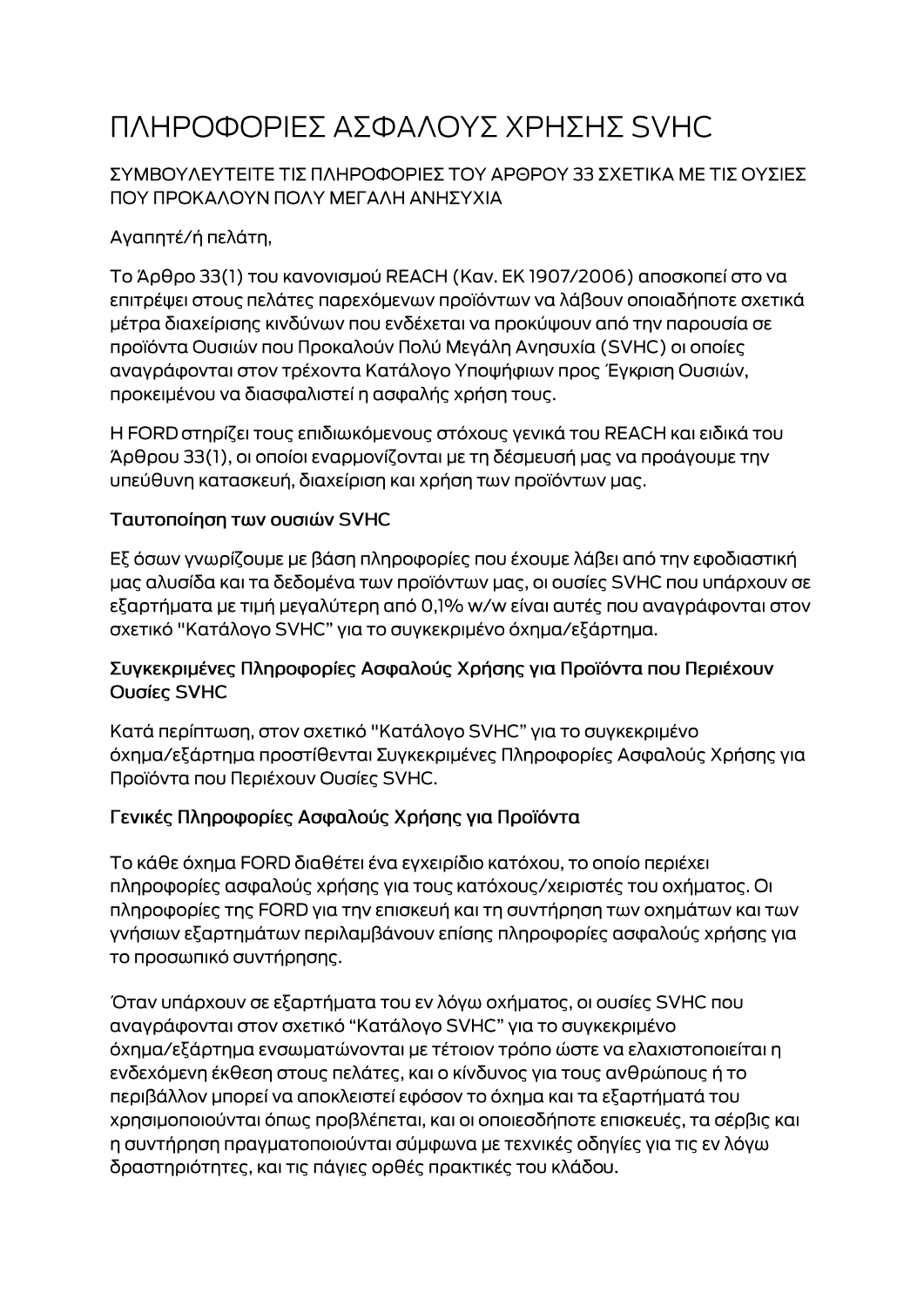Ένα όχημα που βρίσκεται στο τέλος του κύκλου ζωής του πρέπει να απορρίπτεται νόμιμα στην Ευρωπαϊκή Ένωση σε Εξουσιοδοτημένη Εγκατάσταση Επεξεργασίας (ΑΤΕ). Τα εξαρτήματα του οχήματος πρέπει να απορρίπτονται σύμφωνα με την κατά τόπο ισχύουσα νομοθεσία και τις οδηγίες της τοπικής αρχής.

# Μοντέλο: New Ford Fiesta

Κατάλογος SVHC βασισμένος στον κατάλογο υποψήφιων ουσιών του Ευρωπαϊκού Οργανισμού Χημικών Προϊόντων την 1η Ιανουαρίου 2022

Συγκεκριμένες Πληροφορίες Ασφαλούς Χρήσης για Προϊόντα που Περιέχουν Ουσίες SVHC

Δεν απαιτούνται συγκεκριμένες πληροφορίες ασφαλούς χρήσης – εφαρμόστε τις Γενικές Πληροφορίες Ασφαλούς Χρήσης για Προϊόντα

| <b>Commodity</b>                                                        | <b>REACH SVHCs</b>                                          |
|-------------------------------------------------------------------------|-------------------------------------------------------------|
| <b>A/C Compressor</b>                                                   | Lead[7439-92-1]                                             |
| A/C Lines, Receiver Drier and<br><b>Accumulator</b>                     | Lead[7439-92-1]                                             |
| <b>ABS/ESC Module</b>                                                   | Lead[7439-92-1]                                             |
| <b>Accessories</b>                                                      | 1,2-Dimethoxyethane[110-71-4]                               |
|                                                                         | Lead[7439-92-1]                                             |
| <b>Active and Air Suspension</b>                                        | Lead[7439-92-1]                                             |
| <b>Adaptive Cruise Control</b>                                          | Lead[7439-92-1]                                             |
| <b>Air Brakes</b>                                                       | Lead[7439-92-1]                                             |
| <b>AIS - Air Cleaner and Low</b><br><b>Pressure Ducts</b>               | Lead[7439-92-1]                                             |
| <b>AIS - High Pressure Ducts</b>                                        | Lead[7439-92-1]                                             |
| <b>Alternator</b>                                                       | 4,4'-Isopropylidenediphenol[80-05-7]                        |
|                                                                         | Lead[7439-92-1]                                             |
| Antenna                                                                 | Lead[7439-92-1]                                             |
| <b>Audio and Navigation Head</b><br><b>Units</b>                        | Lead[7439-92-1]                                             |
| <b>Battery</b>                                                          | Lead[7439-92-1]                                             |
| <b>Body Moldings - Roof Rack</b>                                        | Lead[7439-92-1]                                             |
| <b>Body Structure - Die-Cut</b><br><b>Sealers</b>                       | 2-(2H-Benzotriazol-2-yl)-4,6-ditertpentylphenol[25973-55-1] |
| <b>Body Structure - Floor Pan -</b><br><b>Front Floor and Side Sill</b> | 2-(2H-Benzotriazol-2-yl)-4,6-ditertpentylphenol[25973-55-1] |
|                                                                         | Lead[7439-92-1]                                             |
|                                                                         | Refractory ceramic fibres[142844-00-6]                      |
| <b>Body Structure - Floor Pan -</b><br><b>Rear Floor</b>                | Dicyclohexyl-phthalate[84-61-7]                             |
|                                                                         | Lead[7439-92-1]                                             |
| <b>Body Structure - Hood</b><br><b>Assembly (incl Hinge/Supt)</b>       | 2-(2H-Benzotriazol-2-yl)-4,6-ditertpentylphenol[25973-55-1] |
| <b>Brake - Parking</b>                                                  | 2-(2H-Benzotriazol-2-yl)-4,6-ditertpentylphenol[25973-55-1] |
| <b>Brake Actuation</b>                                                  | Lead[7439-92-1]                                             |
| <b>Brake Tubes and Hoses</b>                                            | Lead[7439-92-1]                                             |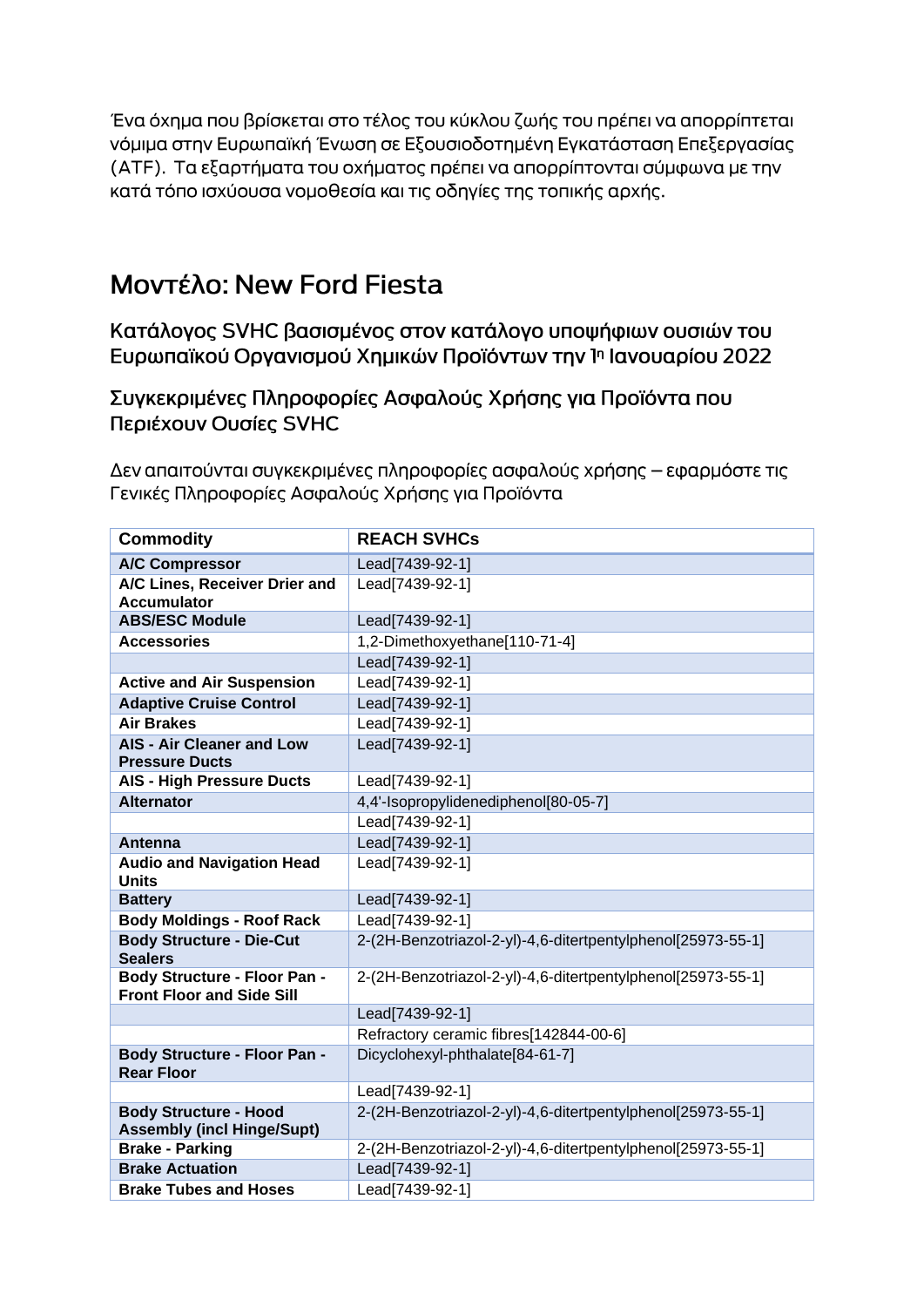| <b>Brakes - Caliper &amp; Anchor</b>                      | Lead[7439-92-1]                                               |
|-----------------------------------------------------------|---------------------------------------------------------------|
| <b>Brkt Assy (Front, Rear)</b>                            |                                                               |
| <b>Brakes - Drum (Front/Rear)</b>                         | Lead[7439-92-1]                                               |
| <b>Bumpers Beams (Un-</b><br><b>Exposed) - Front/Rear</b> | Lead[7439-92-1]                                               |
| <b>CCB (IP cross car beam)</b>                            | Lead[7439-92-1]                                               |
| <b>CHMSL</b>                                              | Lead[7439-92-1]                                               |
| <b>Cooling Fans</b>                                       | Lead[7439-92-1]                                               |
| <b>Cooling Hoses &amp; Bottles</b>                        | Lead[7439-92-1]                                               |
| <b>EDS Wiring Assembly &amp;</b><br><b>Components</b>     | Lead[7439-92-1]                                               |
| <b>Electro/Mechanical Devices</b>                         | Lead[7439-92-1]                                               |
| <b>Electronic Control Panel and</b><br><b>CCH</b>         | Lead[7439-92-1]                                               |
|                                                           | N,N-Dimethylacetamide[127-19-5]                               |
| <b>Electronic Modules -</b>                               | 1,6,7,8,9,14,15,16,17,17,18,18-                               |
| <b>Amplifiers</b>                                         | Dodecachloropentacyclo[12.2.1.16,9.02,13.05,10]octadeca-7,15- |
|                                                           | diene[13560-89-9]                                             |
| <b>Electronic Modules - Displays</b>                      | Lead[7439-92-1]                                               |
| <b>Electronic Modules - Door</b><br>Zone                  | Lead[7439-92-1]                                               |
| <b>Electronic Modules -</b><br>Headlamp                   | Lead[7439-92-1]                                               |
| <b>Electronic Modules -</b>                               | Lead[7439-92-1]                                               |
| <b>Suspension</b><br><b>Electronic Modules - SYNC</b>     |                                                               |
|                                                           | 2-Methylimidazole[693-98-1]                                   |
|                                                           | Lead[7439-92-1]<br>Lead[7439-92-1]                            |
| <b>Engine Water Pumps</b><br><b>Evaporator and Blower</b> | Lead[7439-92-1]                                               |
| <b>Assemby (HVAC Module)</b>                              |                                                               |
| <b>FEAD</b>                                               | Lead[7439-92-1]                                               |
| <b>Fixed Glass</b>                                        | Lead[7439-92-1]                                               |
| <b>Front / Rear Door Trim</b>                             | C,C'-azodi(formamide)[123-77-3]                               |
| <b>Fuel Canister Assembly</b>                             | Lead[7439-92-1]                                               |
| <b>Fuel Lines</b>                                         | Lead[7439-92-1]                                               |
| <b>Fuel Tanks</b>                                         | Lead[7439-92-1]                                               |
| <b>GOR and Radiator Support</b>                           | Lead[7439-92-1]                                               |
| Half Shaft(s)                                             | Lead[7439-92-1]                                               |
|                                                           | Sodium borate, decahydrate[1303-96-4]                         |
| <b>Headlamp / Side Marker</b>                             | Lead[7439-92-1]                                               |
| <b>Headliner / Sunvisor</b>                               | C,C'-azodi(formamide)[123-77-3]                               |
| <b>Hinges and Checks - Side</b><br><b>Door</b>            | Cobalt sulphate[10124-43-3]                                   |
| I/S Mirror                                                | Lead[7439-92-1]                                               |
| <b>Instrument Cluster</b>                                 | Lead[7439-92-1]                                               |
| <b>Interior Lighting</b>                                  | 4,4'-Isopropylidenediphenol[80-05-7]                          |
| Latches - Hood, Decklid and                               | Lead[7439-92-1]                                               |
| <b>Liftgate Latches</b>                                   |                                                               |
| <b>Latches - Side Door/Latch</b><br><b>Mini Module</b>    | 6,6'-Di-tert-butyl-2,2'-methylenedi-p-cresol[119-47-1]        |
| Locks                                                     | 1,2-Dimethoxyethane[110-71-4]                                 |
|                                                           | Lead[7439-92-1]                                               |
| <b>Mirrors</b>                                            | Lead[7439-92-1]                                               |
| <b>Moonroof</b>                                           | Lead[7439-92-1]                                               |
| <b>Overhead Console</b>                                   | Lead[7439-92-1]                                               |
| <b>Park Assist</b>                                        | Lead[7439-92-1]                                               |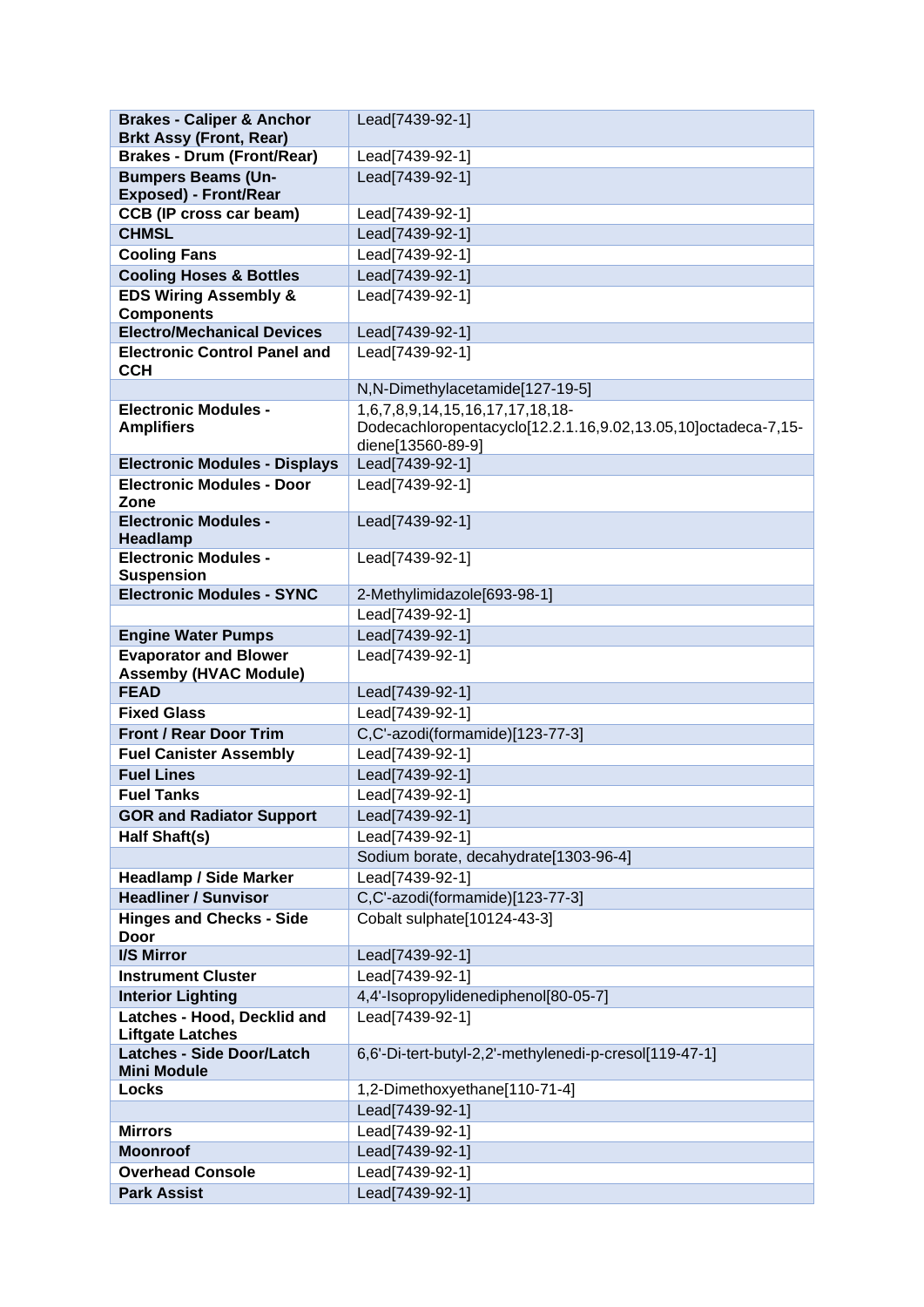| <b>PATS Transceiver</b>                                               | Lead[7439-92-1]                                                                                 |
|-----------------------------------------------------------------------|-------------------------------------------------------------------------------------------------|
| <b>PCV System</b>                                                     | Imidazolidine-2-thione[96-45-7]                                                                 |
| <b>Pedal Box</b>                                                      | 6,6'-Di-tert-butyl-2,2'-methylenedi-p-cresol[119-47-1]                                          |
| <b>Powertrain Control Module</b><br>(PCM/EEC/ECM)                     | Lead[7439-92-1]                                                                                 |
| <b>PT Mounts</b>                                                      | Lead[7439-92-1]                                                                                 |
| <b>PT Sensors</b>                                                     | Lead[7439-92-1]                                                                                 |
| <b>Rain and Daylight Sensor</b>                                       | 1,3,5-Tris(oxiranylmethyl)-1,3,5-triazine-2,4,6(1H,3H,5H)-<br>trione[2451-62-9]                 |
| <b>Restraint Electronics</b>                                          | Lead[7439-92-1]                                                                                 |
| <b>Seat Belts (Front and Rear)</b>                                    | Disodium-octaborate[12008-41-2]                                                                 |
|                                                                       | Lead[7439-92-1]                                                                                 |
| Seats - Foam - Cut and Sew                                            | Lead[7439-92-1]                                                                                 |
| <b>Seats - Structures</b>                                             | 1-Methyl-2-pyrrolidone[872-50-4]                                                                |
|                                                                       | Lead[7439-92-1]                                                                                 |
| <b>Shifter Cables/Brackets -</b><br>Auto                              | 1-Methyl-2-pyrrolidone[872-50-4]                                                                |
|                                                                       | C,C'-azodi(formamide)[123-77-3]                                                                 |
| <b>Shock Absorbers</b>                                                | Lead[7439-92-1]                                                                                 |
| <b>Side and Rear Vision (BLIS)</b>                                    | Lead[7439-92-1]                                                                                 |
| <b>Smart Junction Box &amp; Body</b><br><b>Control Module (SPDJB)</b> | Diboron-trioxide[1303-86-2]                                                                     |
|                                                                       | Lead[7439-92-1]                                                                                 |
| <b>Speakers / Tweeters</b>                                            | N,N-Dimethylacetamide[127-19-5]                                                                 |
| <b>Steering Column</b>                                                | 2-ethylhexyl 10-ethyl-4,4-dioctyl-7-oxo-8-oxa-3,5-dithia-4-<br>stannatetradecanoate[15571-58-1] |
|                                                                       | Lead[7439-92-1]                                                                                 |
| <b>Steering Gear and Linkage</b>                                      | Lead[7439-92-1]                                                                                 |
| <b>Steering Wheel, Drive Air Bag</b>                                  | Lead[7439-92-1]                                                                                 |
| <b>Suspension Link</b><br><b>Components</b>                           | Lead[7439-92-1]                                                                                 |
| <b>Switches - General Use</b>                                         | Lead[7439-92-1]                                                                                 |
| Switches - Headlamp.<br><b>Window &amp; Door</b>                      | 2-Methyl-1-(4-methylthiophenyl)-2-morpholinopropan-1-<br>one[71868-10-5]                        |
|                                                                       | 4,4'-Isopropylidenediphenol[80-05-7]                                                            |
|                                                                       | Lead[7439-92-1]                                                                                 |
| <b>Switches - Steering Column</b>                                     | 4,4'-Isopropylidenediphenol[80-05-7]                                                            |
| <b>Taillamp / Redundant</b>                                           | Lead[7439-92-1]                                                                                 |
| <b>Temperature Sensors -</b><br><b>Climate</b>                        | 1,3,5-Tris(oxiranylmethyl)-1,3,5-triazine-2,4,6(1H,3H,5H)-<br>trione[2451-62-9]                 |
|                                                                       | Lead[7439-92-1]                                                                                 |
| <b>Tires</b>                                                          | Lead[7439-92-1]                                                                                 |
| <b>TMK and Tools</b>                                                  | Lead[7439-92-1]                                                                                 |
| <b>TPMS</b>                                                           | Lead[7439-92-1]                                                                                 |
| <b>Transmission - Auto</b>                                            | Imidazolidine-2-thione[96-45-7]                                                                 |
|                                                                       | Lead[7439-92-1]                                                                                 |
| <b>Transmission - Manual</b>                                          | Lead[7439-92-1]                                                                                 |
| <b>Transmission (Auto) -</b><br><b>Lines/Tubes (Oil Cooler)</b>       | Lead[7439-92-1]                                                                                 |
| <b>Underbody Shields and</b><br><b>Wheel Liners</b>                   | 6,6'-Di-tert-butyl-2,2'-methylenedi-p-cresol[119-47-1]                                          |
| <b>Window Regulator</b>                                               | Lead[7439-92-1]                                                                                 |
| <b>Wiper Assembly (Rear, Front)</b><br>& Washer System                | 4,4'-Oxydianiline[101-80-4]                                                                     |
|                                                                       | Imidazolidine-2-thione[96-45-7]                                                                 |
|                                                                       | Lead[7439-92-1]                                                                                 |